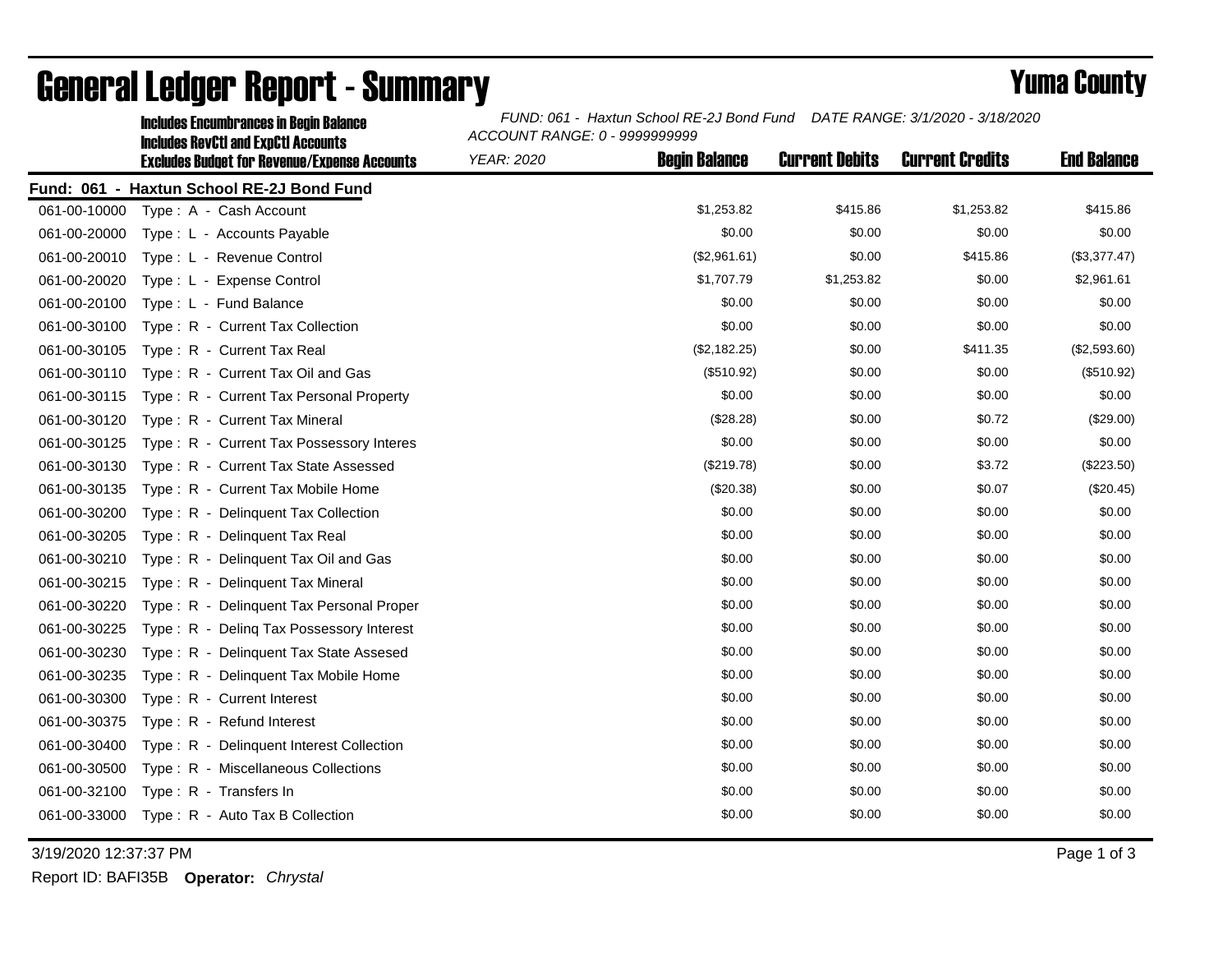|              | <b>Includes Encumbrances in Begin Balance</b><br>Includes RevCtI and ExpCtI Accounts<br><b>Excludes Budget for Revenue/Expense Accounts</b> |                                           | ACCOUNT RANGE: 0 - 9999999999 |          |                             |                       |                                  |                    |  |
|--------------|---------------------------------------------------------------------------------------------------------------------------------------------|-------------------------------------------|-------------------------------|----------|-----------------------------|-----------------------|----------------------------------|--------------------|--|
|              |                                                                                                                                             |                                           | <b>YEAR: 2020</b>             |          | <b>Begin Balance</b>        | <b>Current Debits</b> | <b>Current Credits</b>           | <b>End Balance</b> |  |
|              |                                                                                                                                             | Fund: 061 - Haxtun School RE-2J Bond Fund |                               |          |                             |                       |                                  |                    |  |
| 061-00-33100 |                                                                                                                                             | Type: R - Auto Tax A & F Collection       |                               |          | \$0.00                      | \$0.00                | \$0.00                           | \$0.00             |  |
| 061-00-49401 |                                                                                                                                             | Type: R - Transfer Out                    |                               |          | \$0.00                      | \$0.00                | \$0.00                           | \$0.00             |  |
| 061-00-49500 |                                                                                                                                             | Type: X - Checks Written / ACH Transfer   |                               |          | \$1.707.79                  | \$1.253.82            | \$0.00                           | \$2,961.61         |  |
|              |                                                                                                                                             | Fund: 061 - Haxtun School RE-2J Bond Fund |                               | Totals : | (\$1,253.82)                | \$2,923.50            | \$2,085.54                       | (\$415.86)         |  |
|              |                                                                                                                                             | <b>Total Fund Revenues:</b>               | \$415.86                      |          | <b>Total Fund Expenses:</b> | \$1,253.82            | <b>Net Revenue Over Expense:</b> | (\$837.96)         |  |

## General Ledger Report - Summary **Example 2018** Yuma County